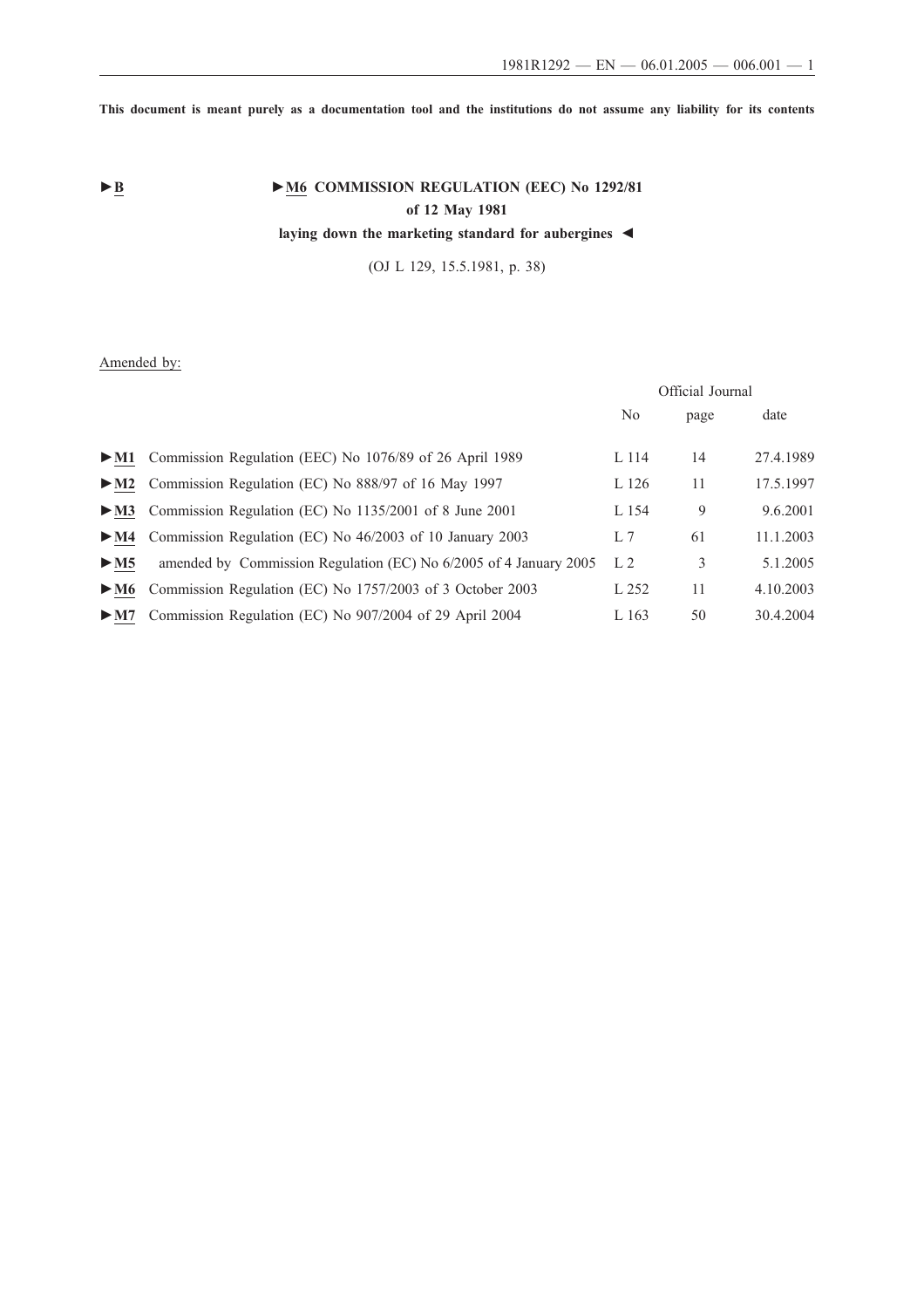# **COMMISSION REGULATION (EEC) No 1292/81**

# **of 12 May 1981**

#### **laying down the marketing standard for aubergines**

# **▼B**

THE COMMISSION OF THE EUROPEAN COMMUNITIES,

Having regard to the Treaty establishing the European Economic Community,

Having regard to Council Regulation (EEC) No 1035/72 of 18 May 1972 on the common organization of the market in fruit and vegetables  $(1)$ , as last amended by Regulation (EEC) No  $1116/81$   $(2)$ , and in particular Article 2 (2) thereof,

Whereas Regulation (EEC) No 1208/79 (3) and Regulation (EEC) No 1315/80 (4 ) added respectively leeks, and aubergines and courgettes to Annex I to Regulation (EEC) No 1035/72 listing the products for delivery fresh to the consumer which are covered by quality standards;

Whereas it is therefore necessary to lay down such quantity standards for those products;

Whereas the standards are to apply at all stages of marketing; whereas transportation over a long distance, storage for a certain length of time or the various handling operations to which the products are subject may bring about deterioration because of the biological development of the products or their tendency to perish; whereas, therefore, account should be taken of such deterioration when applying the standards at the stages of marketing following dispatch;

Whereas the measures provided for in this Regulation are in accordance with the opinion of the Management Committee for Fruit and Vegetables,

HAS ADOPTED THIS REGULATION:

#### *Article 1*

1. **►M6** The marketing standard for aubergines, falling within CN code  $07093000$ , shall be as set out in the Annex.  $\blacktriangleleft$ 

2. Those standards shall apply at all stages of marketing, under the conditions laid down in Regulation (EEC) No 1035/72.

However, at the stages following dispatch, the product may show, in relation to the standards prescribed,

- a slight of freshness and turgescence, and/or
- slight deterioration due to their development and their tendency to perish.

#### *Article 2*

This Regulation shall enter into force on the third day following its publication in the *Official Journal of the European Communities*.

It shall apply with effect from:

# **▼M1**

**▼B**

# **▼B ▼M6**

<sup>—</sup> 1 July 1981 for aubergines and courgettes.

<sup>(</sup> 1 ) OJ No L 118, 20. 5. 1972, p. 1.

<sup>(</sup> 2 ) OJ No L 118, 30. 4. 1981, p. 1.

<sup>(</sup> 3 ) OJ No L 153, 21. 6. 1979, p. 1.

<sup>(</sup> 4 ) OJ No L 134, 31. 5. 1980, p. 20.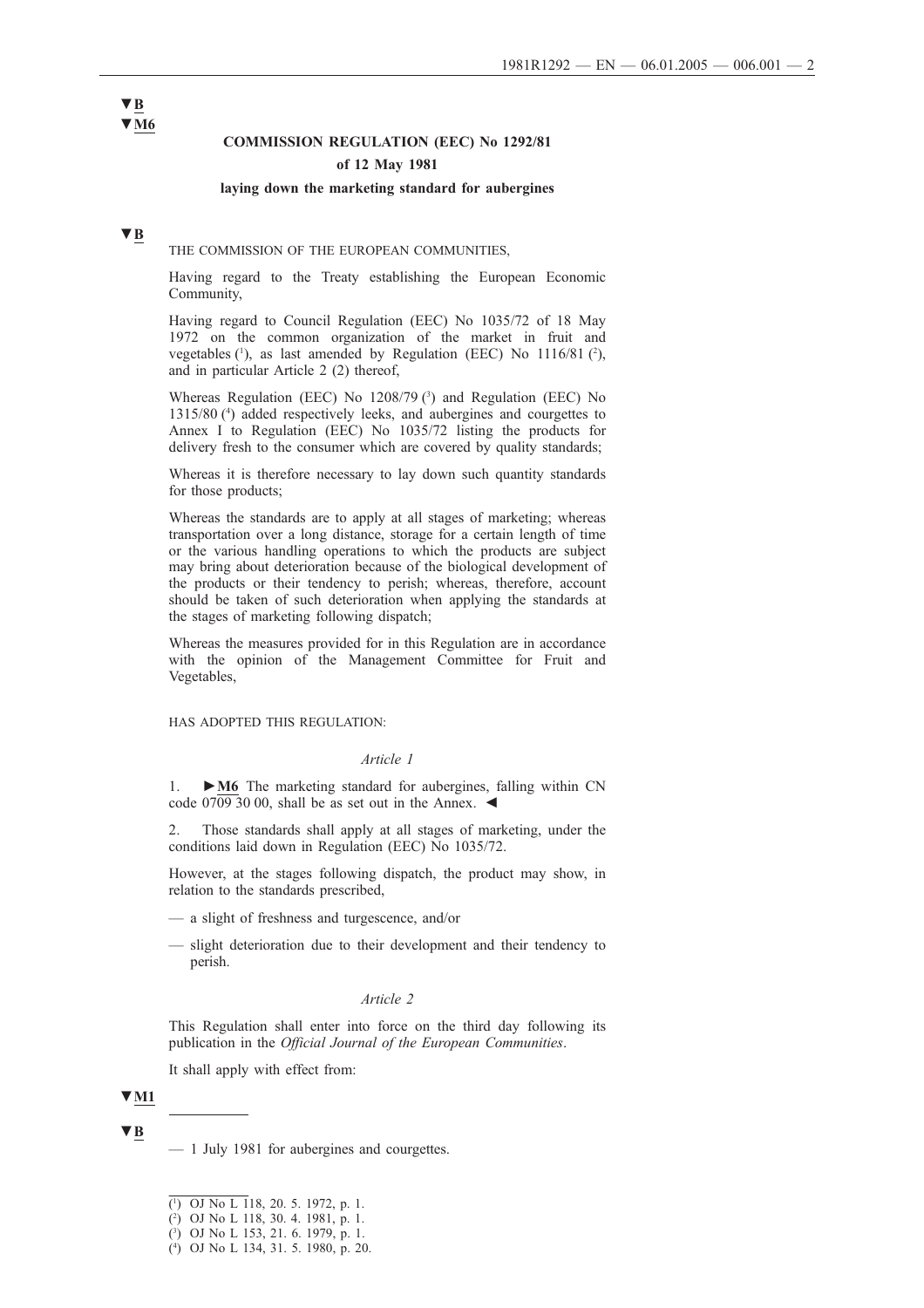# **▼B**

This Regulation shall be binding in its entirety and directly applicable in all Member States.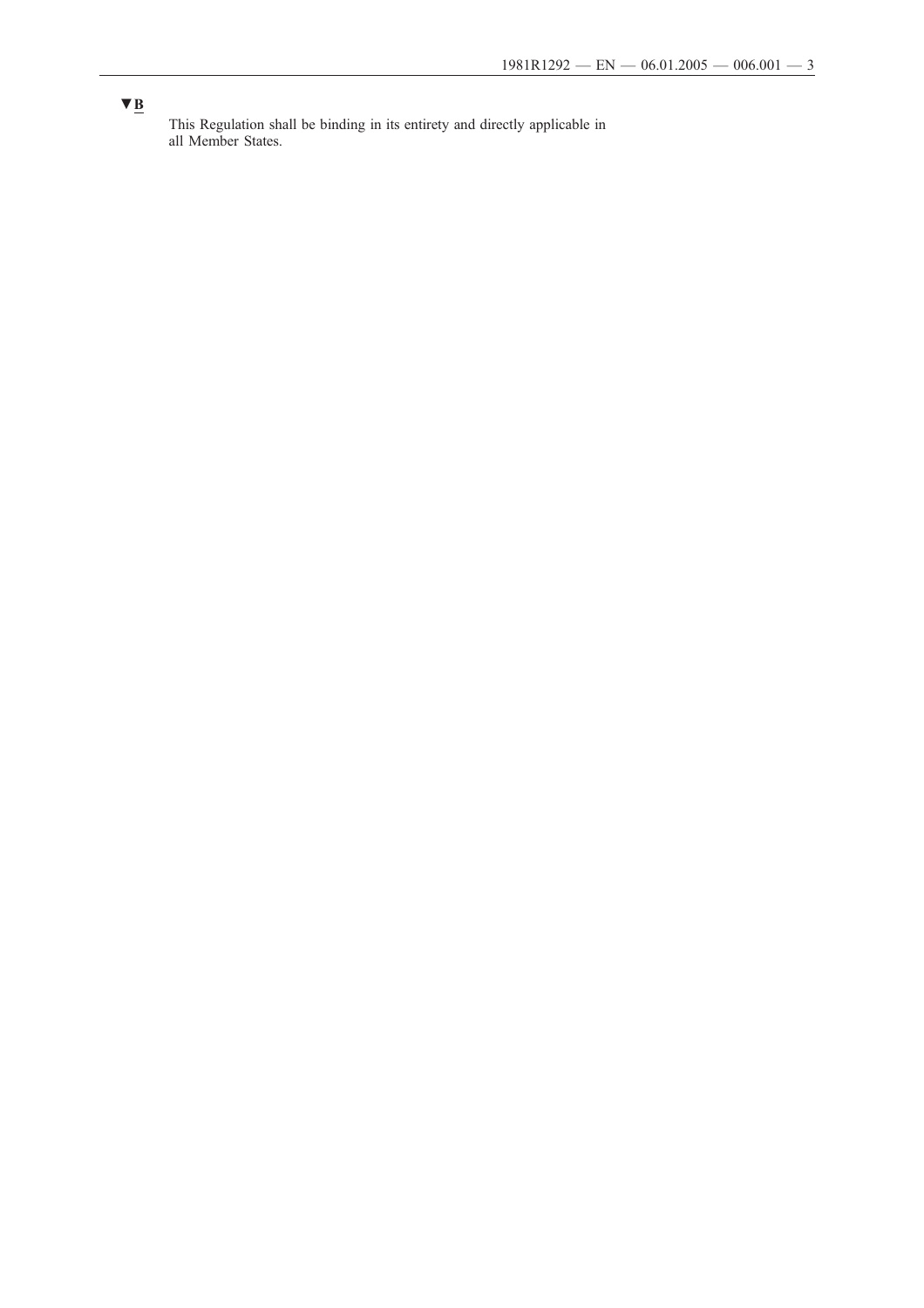**▼M1**

**▼M6**

#### *ANNEX*

## **STANDARD FOR AUBERGINES**

**▼B**

# I. DEFINITION OF PRODUCE

This standard applies to aubergines, fruit of the varieties (cultivars) grown from Solanum melongena L. var. esculentum, insanum and ovigerum, to be supplied fresh to the consumer, aubergines for industrial processing being excluded.

According to their shape, a distinction is made between:

- elongated aubergines,
- globus aubergines.

#### II. PROVISIONS CONCERNING QUALITY

The purpose of the standard is to define the quality requirements of aubergines after preparation and packaging.

#### A. **Minimum requirements**

In all classes, subject to the special provisions for each class and the tolerances allowed, the aubergines must be:

- whole,
- fresh in appearance,
- $-$  firm,
- sound; produce affected by rotting or deterioration such as to make it unfit for consumption is excluded,
- clean, practically free of any visible foreign matter,
- provided with calyx and peduncle which may be slightly damaged,
- sufficiently developed, without their flesh being fibrous or woody and without over development of seeds (subject to the special provisions for Class III),
- free of abnormal external moisture,
- free of any foreign smell and/or taste.

The development and condition of the aubergines must be such as to enable them:

- to withstand transport and handling, and
- to arrive in satisfactory condition at the place of destination.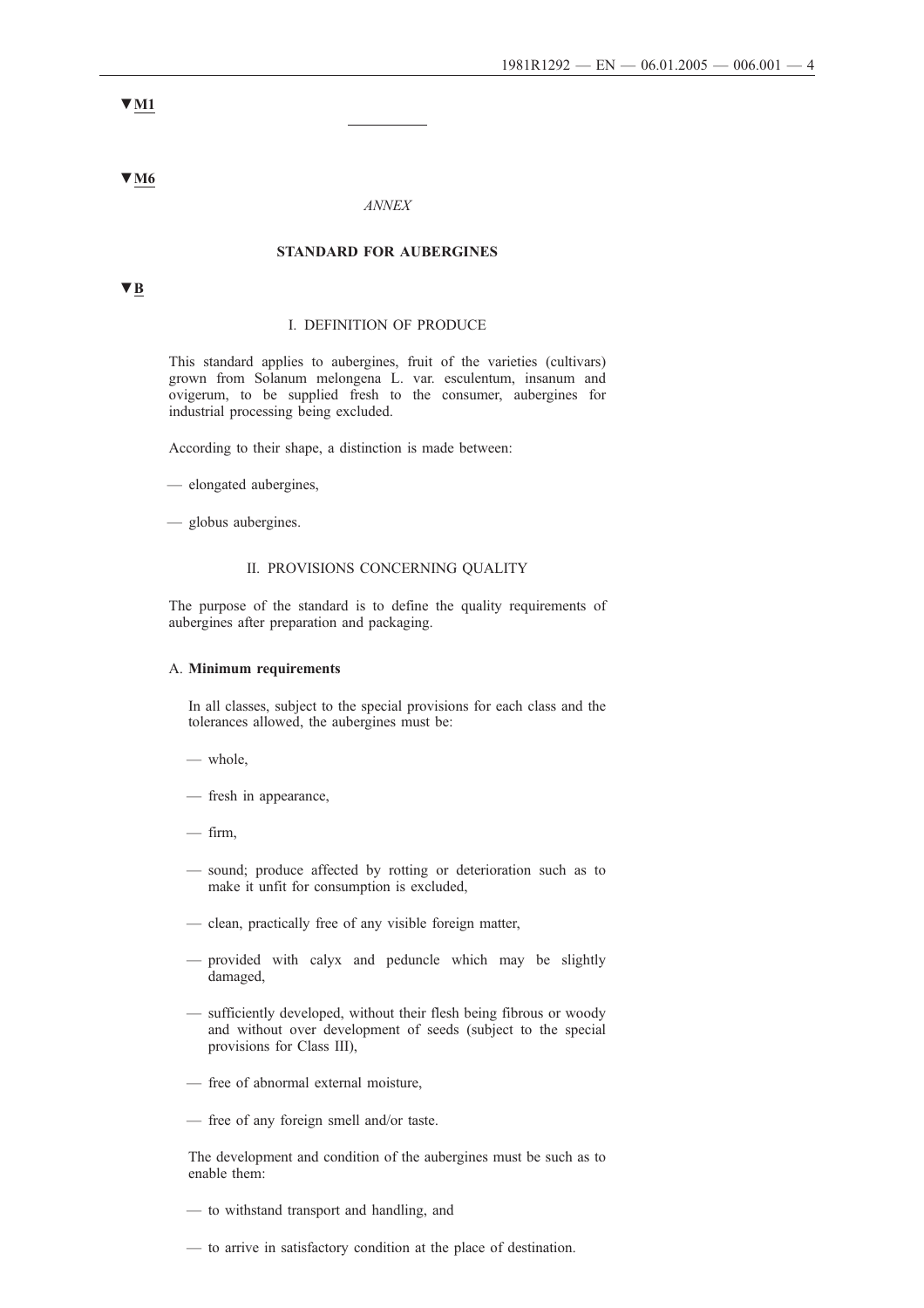### B. **Classification**

**▼B**

Aubergines are classified into three classes defined below:

(i) *Class I*

Aubergines in this class must be of good quality and must possess the characteristics of the variety. They must also be practically free from sunburn. They may, however, show the following slight defects provided that these do not impair the general appearance, quality, conservation or presentation of the produce:

- slight defect of shape,
- slight discolouration at the base,
- slight bruising and/or slight healed cracks provided that they do not cover more than 3 cm2 .
- (ii) *Class II*

This class comprises aubergines which do not qualify for inclusion in Class I, but satisfy the minimum requirements specified above. Provided they retain their essential characteristics of quality and presentation, they may show the following defects:

- defects of shape,
- defects of colouring,
- slight sun-scorched provided it does not cover more than  $4 \text{ cm}^2$ ,
- slight dry superficial defects provided that they do not cover more than 4 cm<sup>2</sup>.

#### **▼M2**

#### **▼B**

#### III. PROVISIONS CONCERNING SIZING

The sizing of aubergines is determined:

- either by the maximum diameter of the equatorial section on the longitudinal axis,
- or by weight.
- A. F*or sizing by diameter*, the minimum diameter is fixed at 40 mm for elongated aubergines and 70 mm for globus aubergines.

The difference between the smallest and largest aubergines in the same package must not exceed:

- 20 mm for elongated aubergines,
- 25 mm for globus aubergines.
- B. *For sizing by weight*, the minimum weight is fixed at 100 grams. The following scale must be complied with:
	- 100 to 300 grams with a maximum difference of 75 grams between the smallest and largest aubergines in the same package,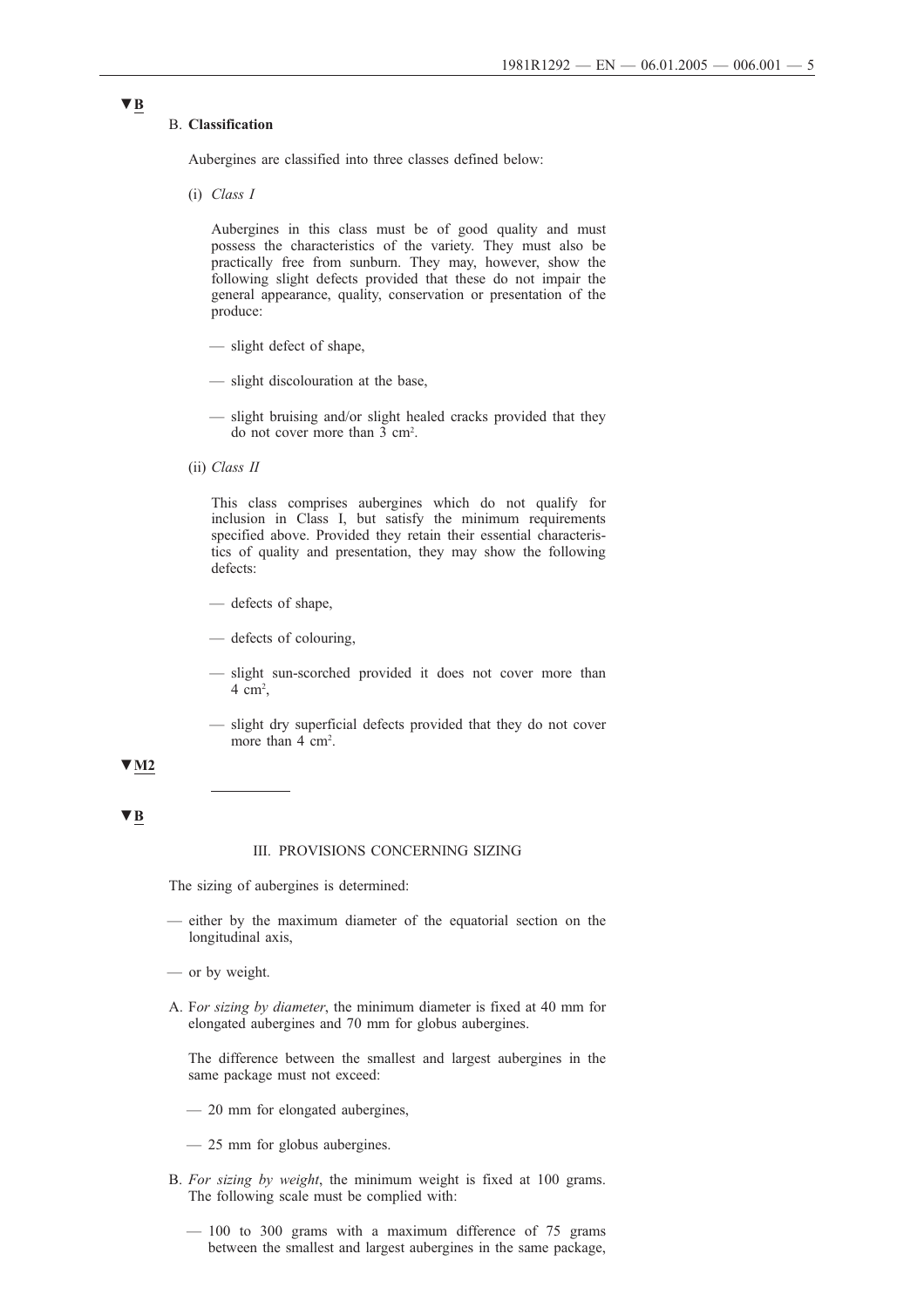- **▼B**
- 300 to 500 grams with a maximum difference of 100 grams between the smallest and largest aubergines in the same package,
- above 500 grams with a maximum difference of 250 grams between the smallest and largest aubergines in the same package.

Compliance with the sizing scale is compulsory for Class I. In addition, elongated aubergines must have a minimum length, excluding peduncle, of 80 mm.

# **▼M3**

The size requirements shall not apply to miniature produce  $(1)$ .

### **▼B**

#### IV. PROVISIONS CONCERNING TOLERANCES

Tolerances in respect of quality and size are allowed in each package for produce not satisfying the requirements of the class indicated.

#### A. **Quality tolerances**

(i) *Class I*

10 % by number or weight of aubergines not satisfying the requirements for the class, but meeting those for Class II or, exceptionally, coming within the tolerances for that class.

(ii) *Class II*

10 % by number or weight of aubergines satisfying neither the requirements for the class nor the minimum requirements, with the exception of produce affected by rotting, marked bruising, unhealed cracks or any other deterioration rendering it unfit for consumption.

# **▼M2**

#### **▼B**

#### B. **Size tolerances**

(i) *Class I*

10 % by number or weight of aubergines conforming to the size immediately below or above that specified on the package.

 $(iii) Class II \triangleright M2 \longleftarrow$ 

10 % by number or weight of aubergines not conforming to the minimum size. In any case, the tolerance is not applicable to aubergines the diameter of which is more than 5 mm below the minimum diameter or, in the case of sizing weight, to aubergines weighing less than 90 grams.

#### V. PROVISIONS CONCERNING PRESENTATION

#### A. **Uniformity**

The contents of each package should be uniform and contain only aubergines of the same origin, commercial type, quality and size (where sizing is compulsory) and appreciably the same degree of development and colouring.

**►M2 ◄**.

<sup>(</sup> 1 ) Miniature produce means a variety or cultivar of aubergine, obtained by plant breeding and/or special cultivation techniques, excluding aubergines of non-miniature varieties which have not fully developed or are of inadequate size. All other requirements of the standards must be met.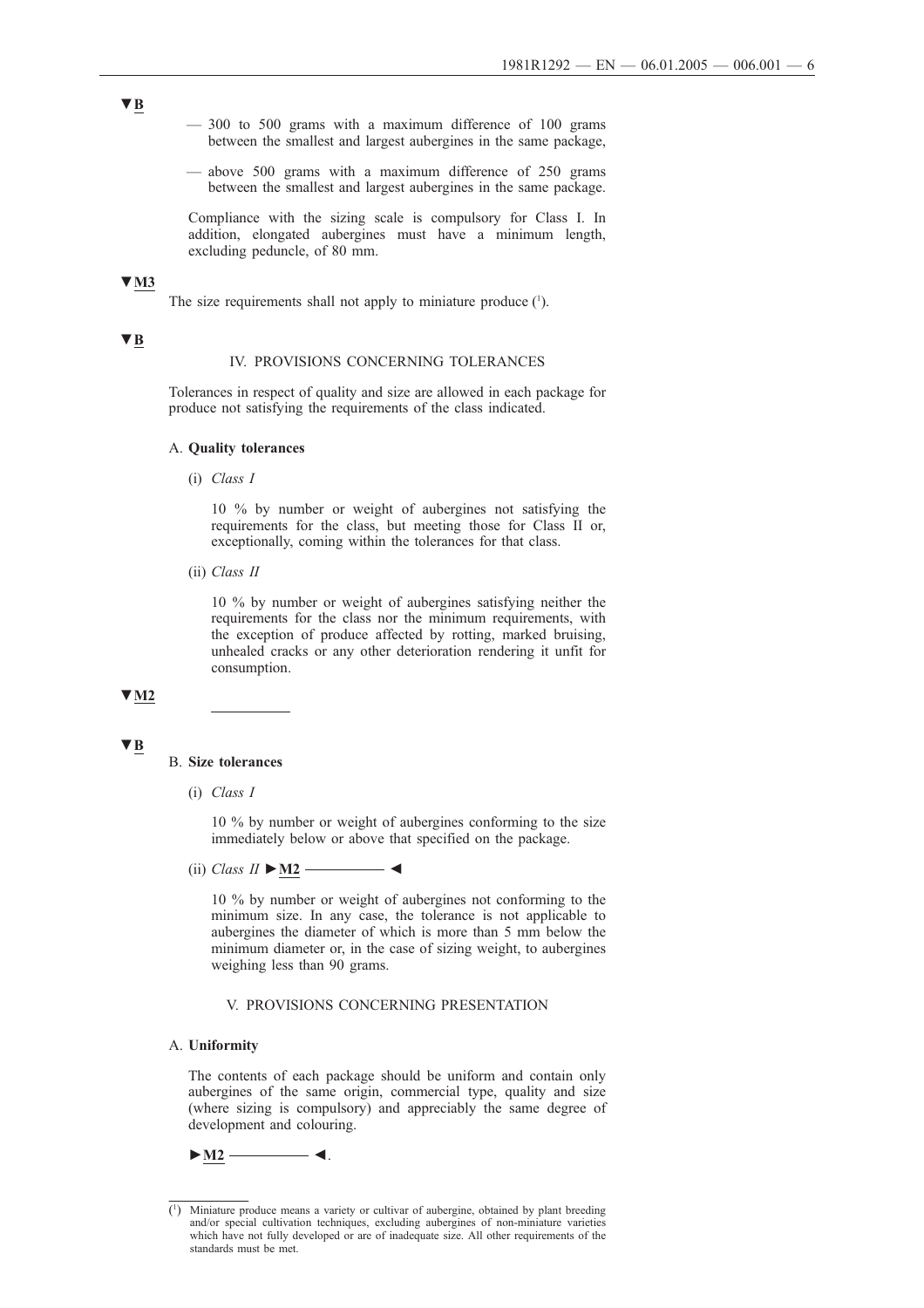#### **▼B**

Elongated aubergines packed in the same package must be sufficiently uniform as regards length.

#### **▼M3**

Miniature aubergines must be reasonably uniform in size. They may be mixed with other miniature products of a different type and origin.

### **▼B**

The visible part of the contents of each package must be representative of the entire contents.

#### **▼M4**

Notwithstanding the preceding provisions in this point, products covered by this Regulation may be mixed, in sales packages **►M5** of a net weight of three kilograms or less **◄**, with different types of fresh fruit and vegetables on the conditions laid down by Commission Regulation (EC) No 48/2003 (1 ).

# **▼B**

#### B. **Packaging**

The aubergines must be packed in such a way as to ensure proper protection of the produce.

The materials used inside the package must be new, clean and of a quality such as to avoid causing any external or internal damage to the produce. The use of materials, and particularly of paper or stamps, bearing trade specifications is allowed, provided that the printing or labelling has been done with a non-toxic ink or glue. The packages must be free from all foreign matter.

# **▼M7**

Stickers individually affixed on product shall be such as, when removed, neither to leave visible traces of glue, nor to lead to skin defects.

# **▼B**

#### VI. PROVISIONS CONCERNING MARKING

Each package must bear the following particulars, in letters grouped on the same side, legibly and indelibly marked and visible from the outside:

# **▼M7**

#### A. **Identification**

The name and the address of the packer and/or the dispatcher

This mention may be replaced:

- for all packages with the exception of pre-packages, by the officially issued or accepted code mark representing the packer and/or the dispatcher, indicated in close connection with the reference 'Packer and/ or Dispatcher' (or equivalent abbreviations);
- for pre-packages only, by the name and the address of a seller established within the Community indicated in close connection with the mention 'Packed for:' or an equivalent mention. In this case, the labelling shall also include a code representing the packer and/or the dispatcher. The seller shall give all information deemed necessary by the inspection body as to the meaning of this code.

# **▼B**

#### B. **Nature of produce**

- 'aubergines', if the contents are not visible from the outside,
- name of variety (optional).

#### C. **Origin of produce**

— country of origin and, optionally, district where grown or national, regional or local place name.

#### D. **Commercial specifications**

— class,